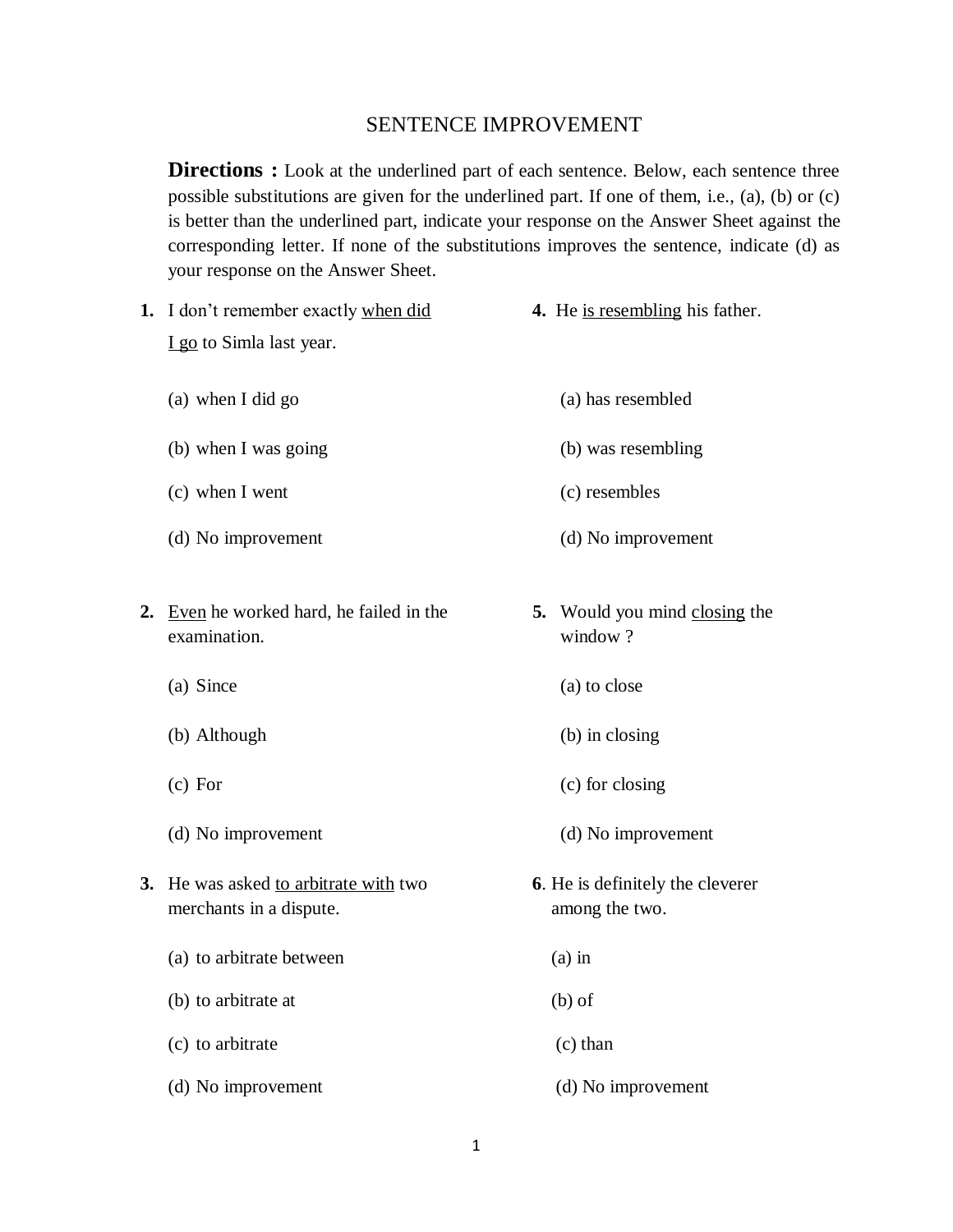# FILL IN THE BLANKS

**Directions :** Each of the items in this section contains a blank followed by words listed as (a), (b), (c) and (d). Choose the most appropriate word to fill in the blank and indicate your response in the Answer Sheet accordingly.

- **7.** When the police arrived, the thief \_\_\_\_\_away. **10**. The old man was\_\_\_\_\_ weak to open the door. (a) strolled (a) very (b) moved (b) far (c) galloped (c) much (d) ran (d) too
- **8.** His \_\_\_\_\_ as an officer was not quite satisfactory.
	- (a) acting
	- (b) doing
	- (c) deed
	- (d) record
- **9.** The two children stood at the \_\_\_\_\_of the table.
	- (a) conclusion
	- (b) terminal
	- (c) end
	- (d) termination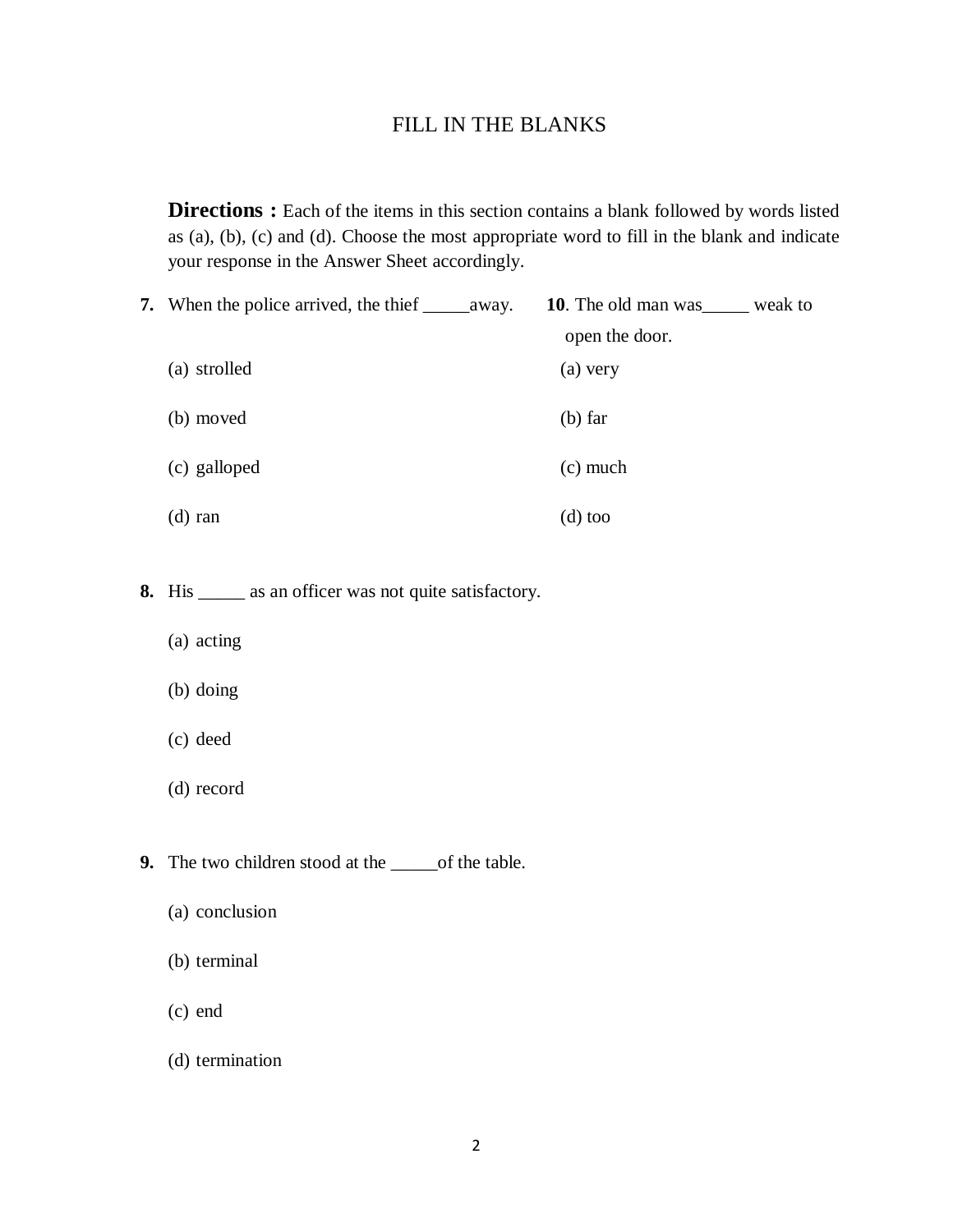# ANTONYMS

**Directions :** Each question in this section consists of a word printed in capital letters followed by words listed as (a), (b), (c) and (d). Choose from these the word that has most nearly the meaning **opposite** to the word in capital letters and indicate your response in the Answer Sheet accordingly.

# **11.** FRAIL

| (a) strong | $(b)$ big  |
|------------|------------|
| $(c)$ old  | $(d)$ weak |

## **12.** INDIGENOUS

| (a) genuine | (b) foreign |
|-------------|-------------|
|             |             |

(c) indigent (d) indignant

### **13.** POVERTY

| (a) prosperity | (b) adversary |
|----------------|---------------|
| (c) adversity  | (d) diversity |

#### **14.** WHOLESOME

| (b) unhealthy |
|---------------|
|               |

(c) incomprehensible (d) few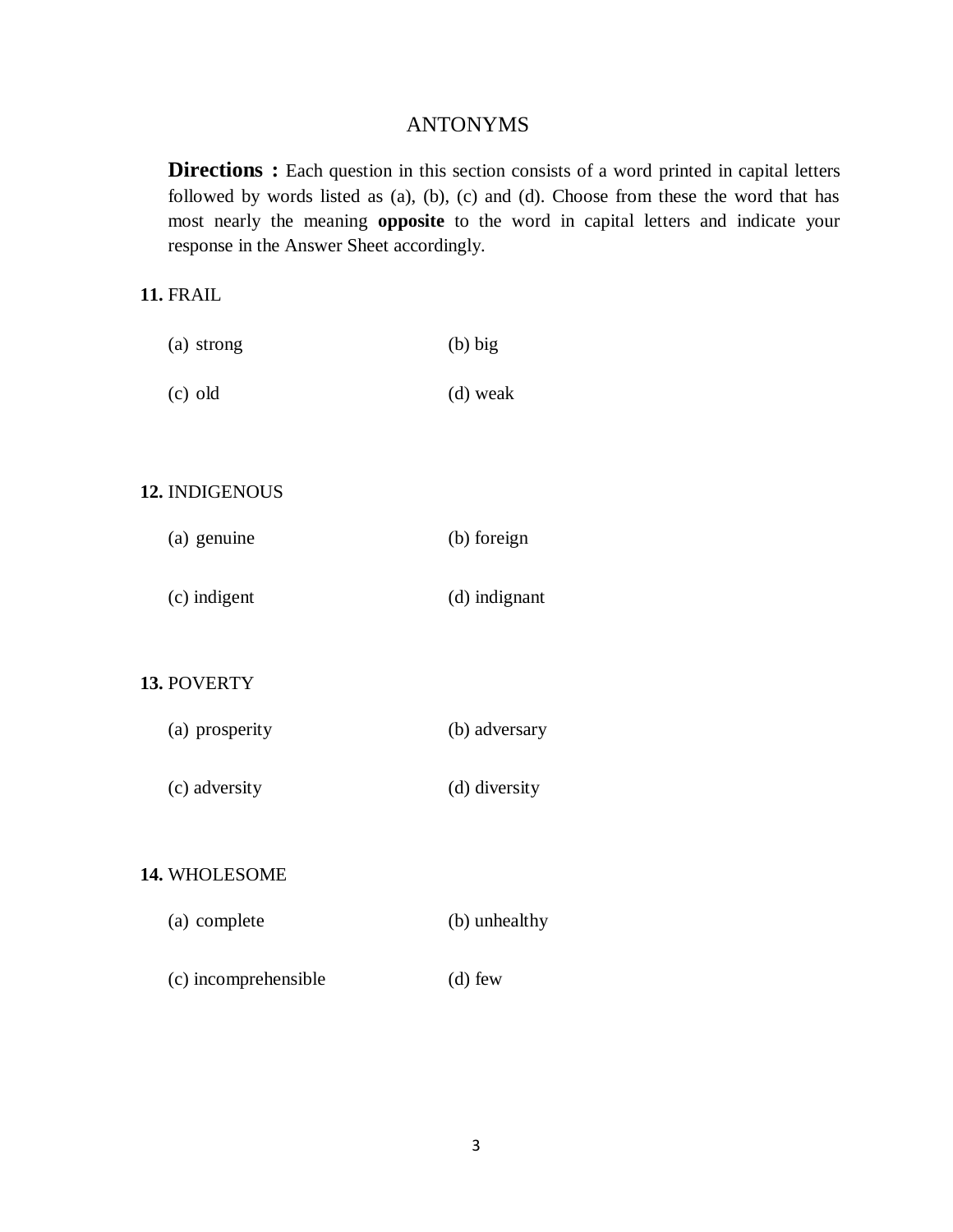## COMPREHENSION

**Directions** : Read the following short passages. After each passage, you will find several questions based on what is stated or implied in the passages. Answer the questions that follow each passage.

#### PASSAGE-I

In a free country, the man who reaches the position of leader is usually one of outstanding character and ability. Moreover, it is usually possible to foresee that he will reach such a position, since early in life one can see his qualities of character. But this is not always true in the case of a dictator; often he reaches his position of power through chance, very often through the unhappy state of his country. It is possible that Hitler would never have become the leader of Germany if that country had not been driven to despair.

- **15.** In a free country, one who becomes **17**. The passage seems to suggest that a leader
- (a) must be of outstanding character (a) despair sometimes leads to and ability dictatorship
- (b) must show qualities of character (b) Hitler was no leader from an early age
- character and ability country.
- from despair
- **16.** Hitler became a leader because
- (a) he exhibited leadership qualities
- (b) Germany was a free country
- (c) Germany was in despair
- (d) Germans wanted a dictator
- -
	-
- (c) is generally of a remarkable (c) a leader is chosen only by a free
- (d) must see that his country is free (d) a leader foresees his future position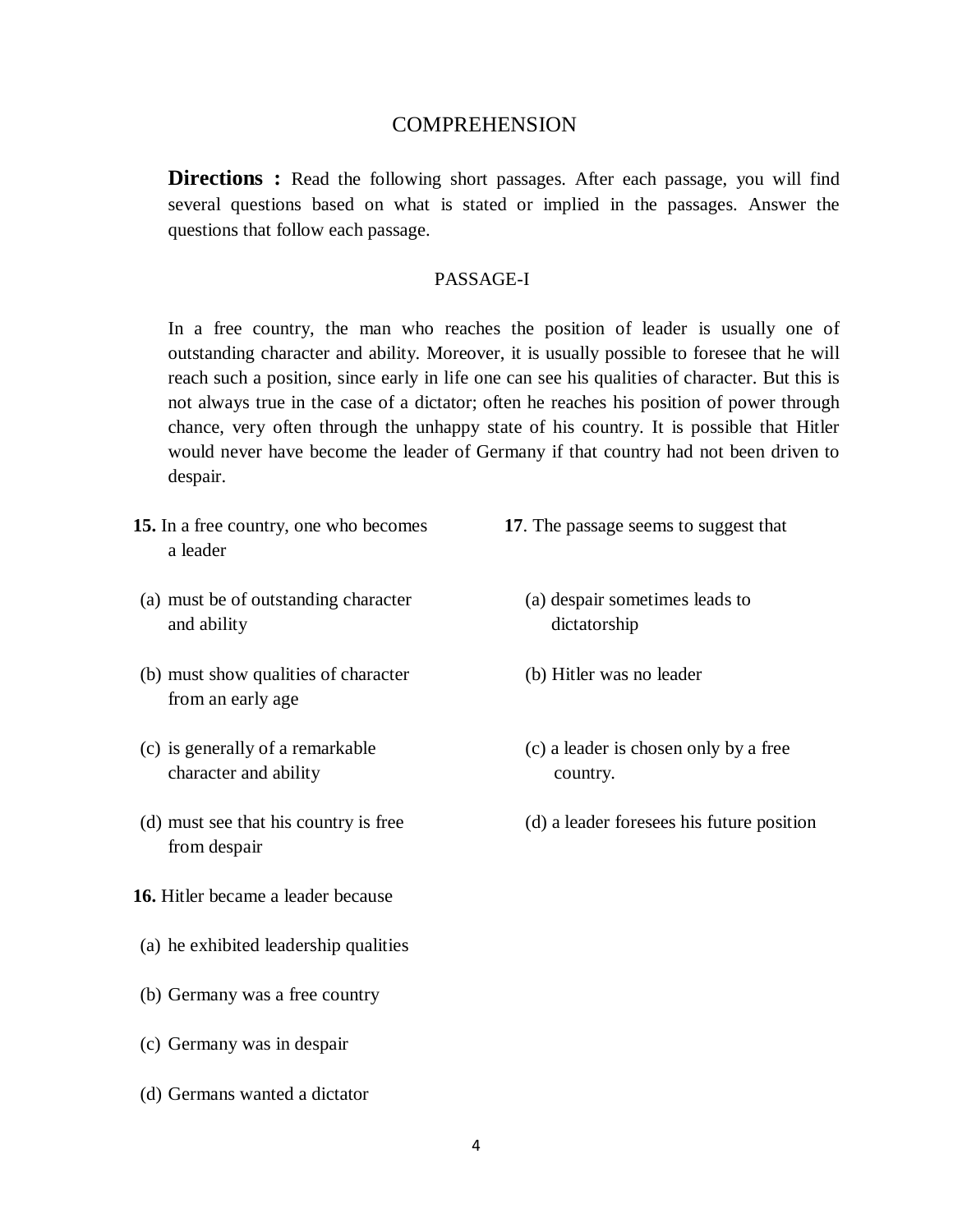## PASSAGE-II

The dog is very intelligent animal and it can be trained for many duties. Some dogs work with the police and the army as sentries and trackers, and there are medals that are awarded to dogs for bravery in action. Other dogs act as seeing-eyes for the blind, and some breeds are specially trained for rescue work among mountains and snow. Jobs like herding sheep and cattle and guarding homes are also done by them. Whenever man lives and works in the Arctic Circle, in the desert, in the jungle, in the moors or mountains, the dog is his faithful companion and help. A common mongrel may possess these qualities just as much as the aristocratic bloodhound.

| <b>18.</b> The passage tells us that dogs           | 20. The passage implies that                                                     |
|-----------------------------------------------------|----------------------------------------------------------------------------------|
| (a) can be trained to do different<br>kinds of work | (a) only dogs are faithful but not<br>man                                        |
| (b) are capable of difficult work                   | (b) man would have felt helpless<br>without dogs                                 |
| (c) are of different types                          | (c) the dog has certain qualities that<br>make it man's trustworthy<br>companion |
| (d) alone are a great help to man                   | (d) dogs can be almost anything                                                  |
| 19. Medals are awarded to some dogs for             | 21. The phrase 'aristocratic bloodhound'<br>in the passage means                 |
| (a) their brave deeds                               | (a) the dog kept by wealthy people                                               |
| (b) working with the police                         | (b) a pedigree dog                                                               |
| (c) serving as sentries                             | (c) a dog fond of blood                                                          |
| (d) being able to perform difficult work            | (d) any big dog                                                                  |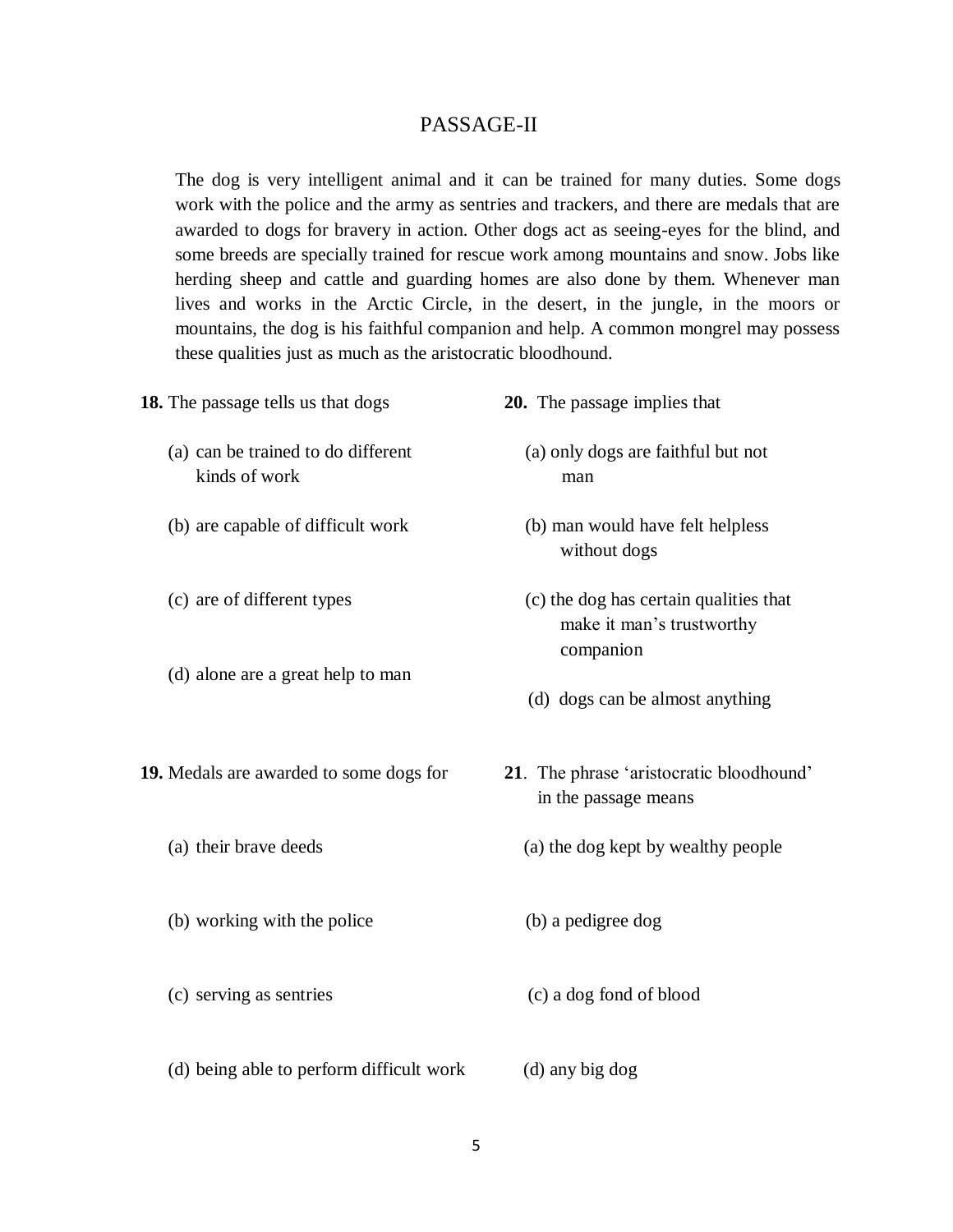# Synonyms

**Directions** : Each item in this section consists of a sentence with an underlined word followed by four words or group of words. Select the word or group of words that is most **similar** in meaning to the underlined word.

- **22.** He was fired for negligence on duty. **24**. Divine grace is truly ineffable. (a) relieved of his job. (a) that which cannot be rubbed out. (b) scolded (b) incapable of being understood. (c) rebuked (c) that which is too great to be
	- (d) attacked (d) too powerful to be defeated.
- **23**. Democracy is not the standardising of **25**. The convocation address was very everyone so as to obliterate all peculiarity. edifying.

expressed in words.

- 
- 
- 
- 
- (a) demolish (a) tedious
- (b) extinguish (b) in need of editing
- (c) erase (c) instructive
- (d) change (d) exciting